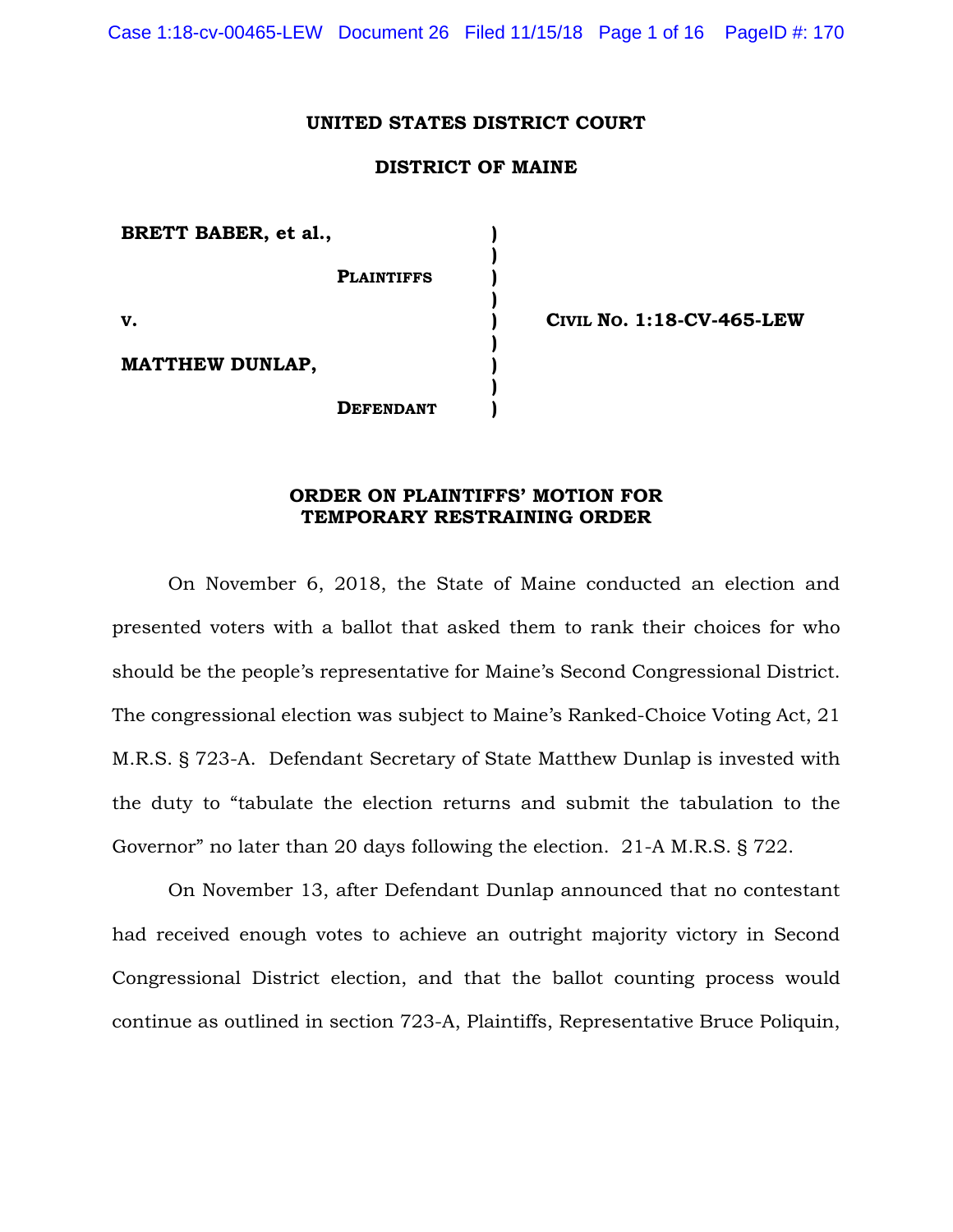*et al.*,<sup>[1](#page-1-0)</sup> filed this civil action. In their complaint, Plaintiffs maintain that Maine's experiment in ranked-choice voting violates Article I, section 2 of the United States Constitution, and deprives Plaintiffs of rights secured to them under the Due Process Clause and the Equal Protection Clause of the Fourteenth Amendment, the First Amendment, as applied to the State of Maine through incorporation in the Fourteenth Amendment, and the Voting Rights Act. (Complaint, *passim*.) They request the Court declare that their rights have been violated, and they further request injunctive relief that, in effect, requires Defendant to certify Representative Poliquin to be the winner of the election. (*Id.* at 24 – 25, *prayer for relief*.)

On November 14, 2018, the Court conducted a hearing on Plaintiffs' request for a temporary restraining order (TRO). The Court heard argument from Plaintiffs, Defendant, and Intervenors Tiffany Bond, et al.[2](#page-1-1) Plaintiffs argue they are entitled to an order enjoining Defendant from finalizing the ballot count under Maine's ranked-choice scheme, such that no final tabulation of votes will occur until this Court is able to rule on Plaintiffs' motion for preliminary injunction or the merits of Plaintiffs' action.

For reasons that follow, Plaintiffs' request for TRO is denied. The case will proceed in the normal course.

#### **I**

This is not the first time a challenge has been raised concerning the

-

<span id="page-1-0"></span><sup>&</sup>lt;sup>1</sup> Representative Poliquin is joined in this action by Plaintiffs Brett Baber, Terry Hamm-Morris, and May Hartt.

<span id="page-1-1"></span><sup>2</sup> Ms. Bond is a contestant in the election.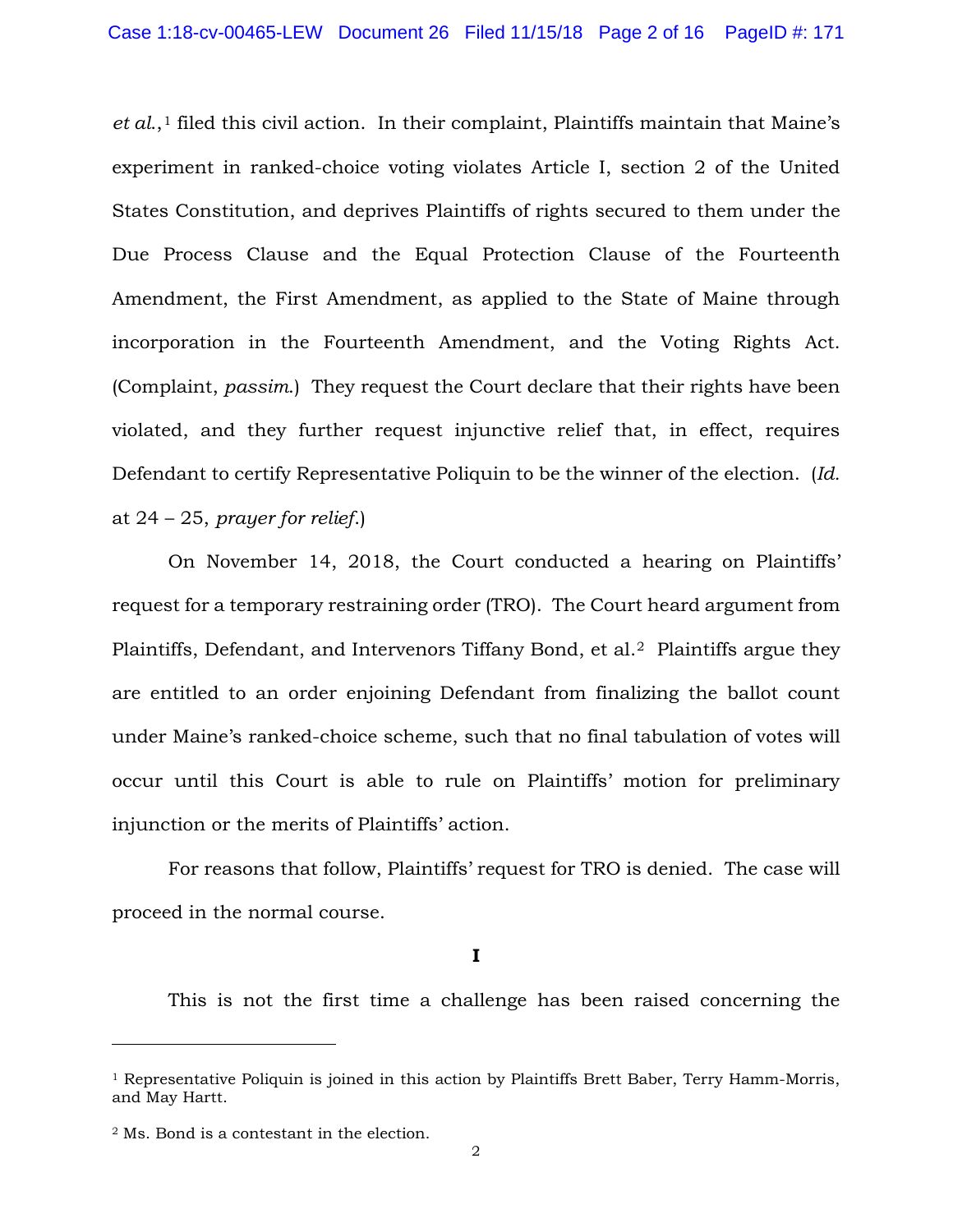constitutionality of Maine's Ranked-Choice Voting Act ("RCV Act") when used for the selection of Maine's congressional representatives. Due to the emergency nature of the pending motion, the following background statement is borrowed from this Court's prior order in the matter of *Maine Republican Party v. Dunlap*, No. 1:18-cv-179 (Levy, J., presiding).

[Prior to passage of the RCV Act], Maine law required a single-choice voting system in primary and general elections, in which voters voted for a single candidate, and the candidate with the most votes (but not necessarily a majority of votes) won. *See Opinion of the Justices*, 162 A.3d 188, 197 (Me. 2017). That system is referred to by the parties as a "plurality" system.

The RCV Act defines ranked-choice voting as "the method of casting and tabulating votes in which voters rank candidates in order of preference, tabulation proceeds in sequential rounds in which last-place candidates are defeated and the candidate with the most votes in the final round is elected." 21-A M.R.S.A. § 1(35-A)). Under ranked-choice voting, the first round proceeds much in the same way it did under the plurality system: Each voter's first choice vote is counted, and if any candidate captures an outright majority of the first choice votes that candidate wins. But, if no candidate captures a majority of the first choice votes, there is an instant run-off. The candidate with the fewest first choice votes is eliminated [and potentially all candidates for whom it is "mathematically impossible to be elected" are also eliminated at the same time], and all of the ballots that listed him or her [or them] as the first choice candidate are counted for their second choice candidate. The process repeats and eliminates more [non-viable] candidates until one candidate receives a majority [or plurality] of the votes [counted through the RCV process]. [21-A M.R.S. § 723-A(2).]

…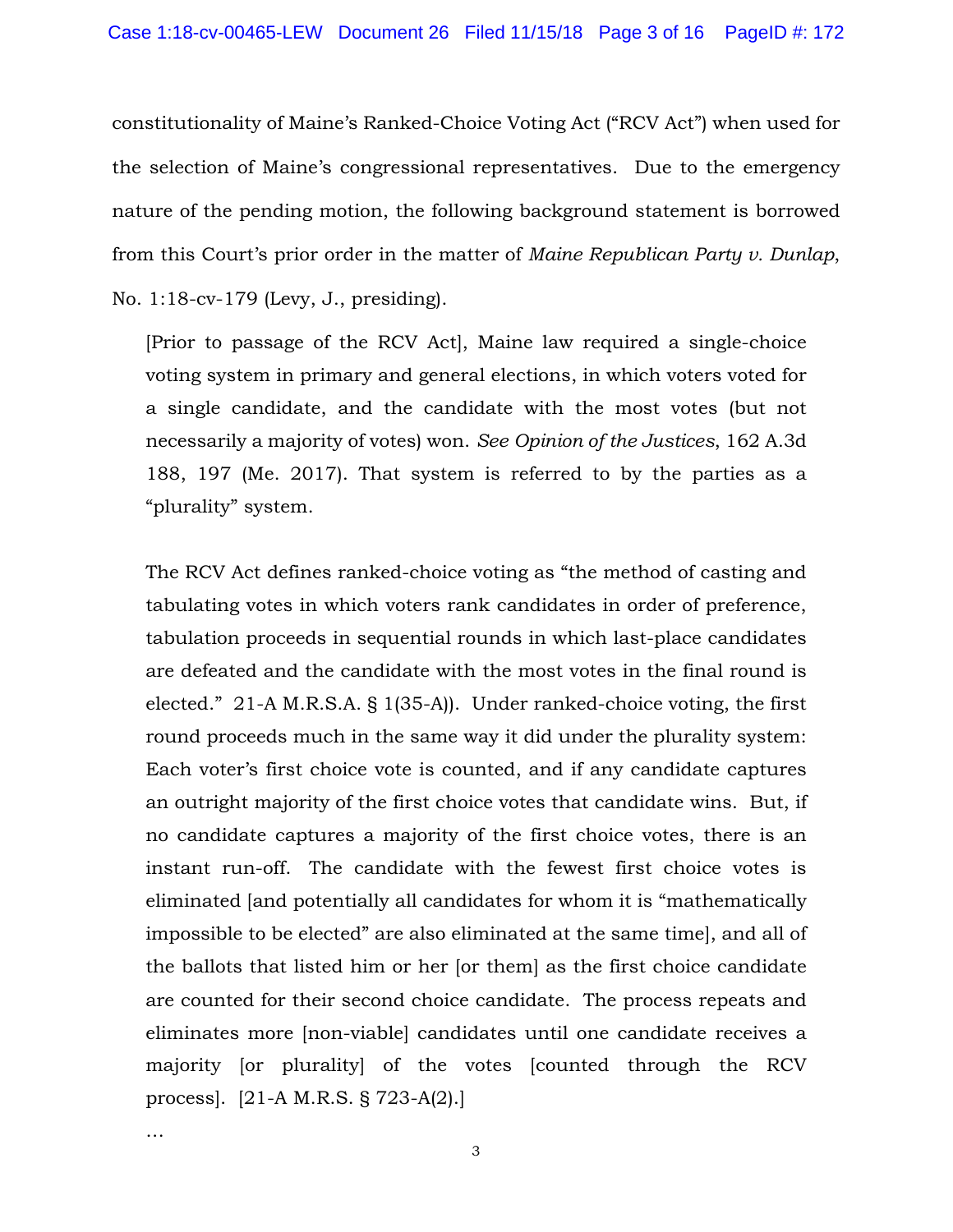Following the adoption of the RCV Act by public referendum in 2016, there were legislative efforts to repeal or delay its implementation.2 The RCV Act's complex post-adoption legislative and judicial history is chronicled in two opinions of the Maine Supreme Judicial Court related to it: *Opinion of the Justices*, 162 A.3d 188 (Me. 2017) and *Maine Senate v. Secretary of State*, 183 A.3d 749 (Me. 2018). And, as the Court explained in *Maine Senate*: "The history of ranked-choice voting in Maine to date could provide the substance of an entire civics course on the creation of statutory law in the State of Maine." *Maine Senate*, 183 A.3d at 751.

In *Opinion of the Justices*, the Supreme Judicial Court determined that portions of the RCV Act violate several provisions of the Maine Constitution (Art. IV, pt. 1, § 5, Art. IV, pt. 2, § 4, and Art. V, pt. 1, § 3), which, the Court opined, [expressly] require plurality voting in general elections for Maine's State Senators and Representatives, and for Maine's Governor. *See* 162 A.3d at 209-11.

*Maine Republican Party v. Dunlap*, 324 F. Supp. 3d 202, 204–06 (D. Me. 2018) (footnote omitted).

While Plaintiff Bruce Poliquin stands in a position unlike that of his co-Plaintiffs, each of the Plaintiffs is similar in that he or she indicated on the ballot that Bruce Poliquin is his or her first round choice in the RCV contest. Each Plaintiff also opted not to rank any other candidate. (Complaint  $\P$  7 – 10.)

Upon the calculation of the first round votes, the results (unofficial) appear to be as follows:

| Bruce Poliquin | 130,916 votes | $(46.3\%)$ |
|----------------|---------------|------------|
| Jared Golden   | 128,915 votes | $(45.6\%)$ |
| Tiffany Bond   | 16,088 votes  | $(5.7\%)$  |
| William Hoar   | $6,717$ votes | $(2.4\%)$  |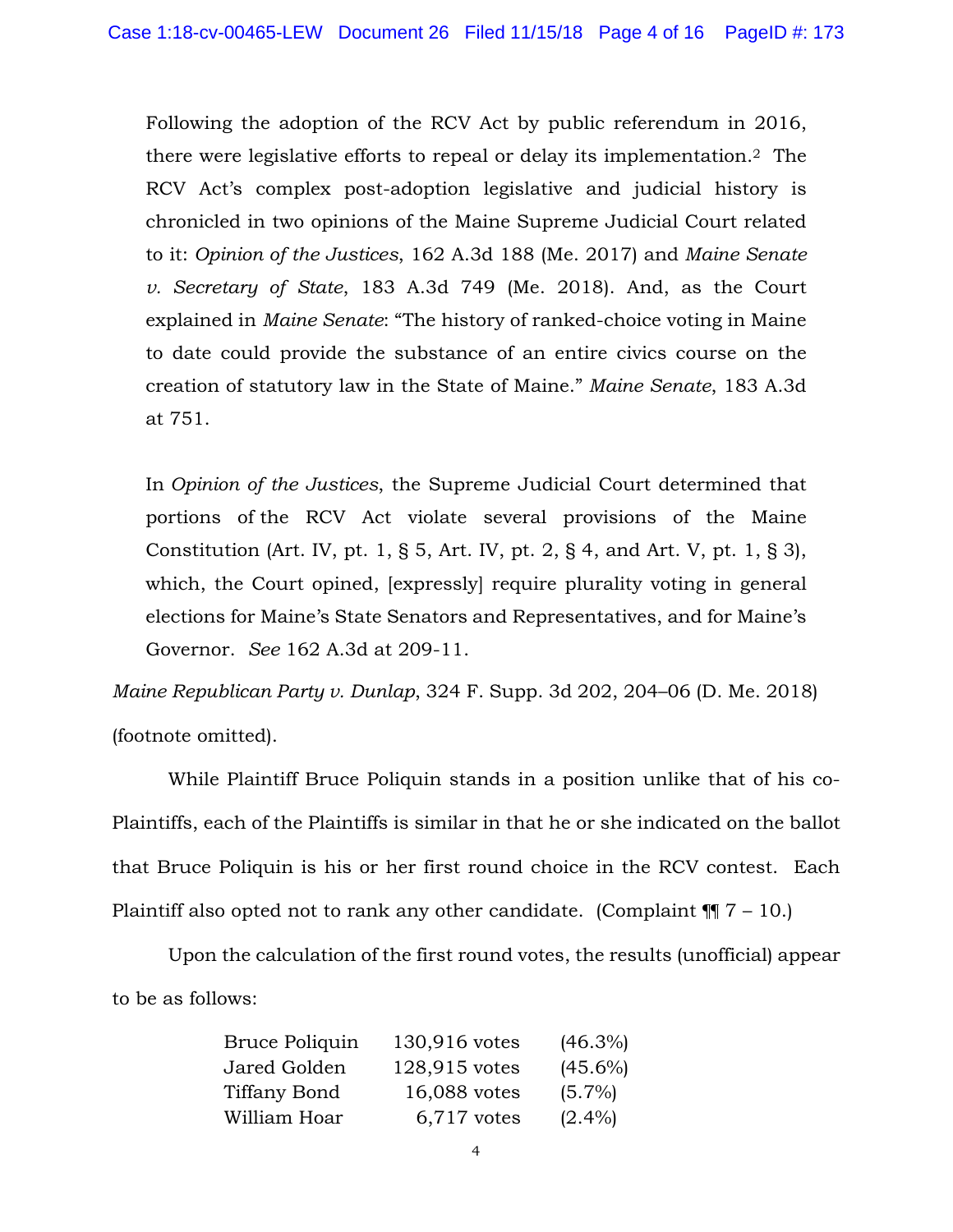# (Complaint ¶ 37.)

Given these results, application of the RCV system could result in a victory by either Representative Poliquin or Mr. Golden. That victory, if certified, could be based on either a majority or a plurality of the total votes casts. Neither Plaintiffs nor Defendant has suggested that the outcome of the RCV election is known at this time.

#### **II**

"[Injunctive relief]is an extraordinary and drastic remedy that is never awarded as of right." *Peoples Fed. Sav. Bank v. People's United Bank*, 672 F.3d 1, 8-9 (1st Cir. 2012). To determine whether to issue a temporary restraining order, the Court applies the same four-factor analysis used to evaluate a motion for preliminary injunction. *Monga v. Nat'l Endowment for Arts*, 323 F. Supp. 3d 75, 82 (D. Me. 2018). Those factors are:

(1) the likelihood of success on the merits; (2) the potential for irreparable harm [to the movant]; (3) the balance of the relevant impositions, i.e., the hardship to the nonmovant if enjoined as contrasted with the hardship to the movant if no injunction issues; and (4) the effect (if any) of the court's ruling on the public interest.

*Esso Standard Oil Co. v. Monroig-Zayas*, 445 F.3d 13, 17-18 (1st Cir. 2006) (quoting *Bl(a)ck Tea Soc'y v. City of Boston*, 378 F.3d 8, 11 (1st Cir. 2004)). As the party seeking injunctive relief, Plaintiffs bear the burden of establishing that the factors weigh in their favor. *Id.* at 18; *Monga*, 323 F. Supp. 3d at 82.

It is generally understood that "[t]he sine qua non of this four-part inquiry is likelihood of success on the merits," meaning that the Court should not address the remaining factors if the movant makes a weak showing as to the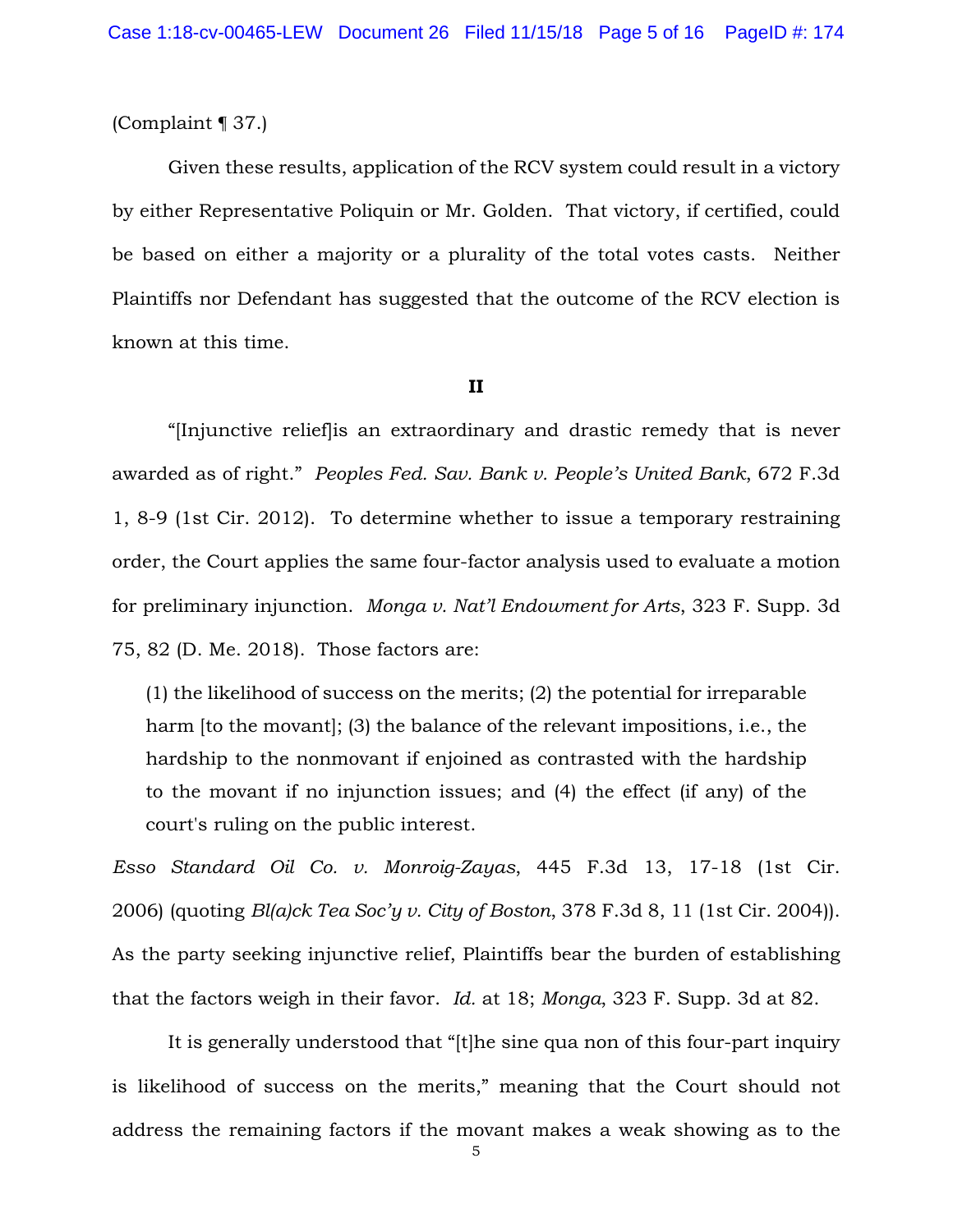likelihood of success on the underlying claim(s). *Monga*, 323 F. Supp. 3d at 82 (citintg *New Comm. Wireless Servs., Inc. v. SprintCom, Inc.*, 287 F.3d 1, 9 (1st Cir. 2002). In some contexts, however, and perhaps particularly in the context of elections, other considerations may have equal sway when it comes to preliminary remedies. *Benisek v. Lamone*, 138 S. Ct. 1942, 1943–44 (2018) (per curiam) ("As a matter of equitable discretion, a preliminary injunction does not follow as a matter of course from a plaintiff's showing of a likelihood of success on the merits."). In the final analysis, "trial courts have wide discretion in making judgments regarding the appropriateness of such relief." *Francisco Sánchez v. Esso Standard Oil Co.*, 572 F.3d 1, 14 (1st Cir. 2009)).

#### **III**

#### **A. Likelihood of success on the merits**

#### *1. U.S. Constitution, Article I*

Plaintiffs' primary argument is that Maine RCV system violates an unstated, but in their view implicit, constitutional requirement that all ballots be counted in a single round and that the candidate with the plurality of votes is the winner.

Article I, Section 2, Clause 1 of the Constitution provides, in pertinent part, as follows: "The House of Representatives shall be composed of Members chosen every second Year by the People of the several States …."

Article I, Section 4, Clause 1, provides: "The Times, Places and Manner of holding Elections for Senators and Representatives, shall be prescribed in each State by the Legislature thereof; but the Congress may at any time by Law make or alter such Regulations, except as to the Places of ch[oo]sing Senators.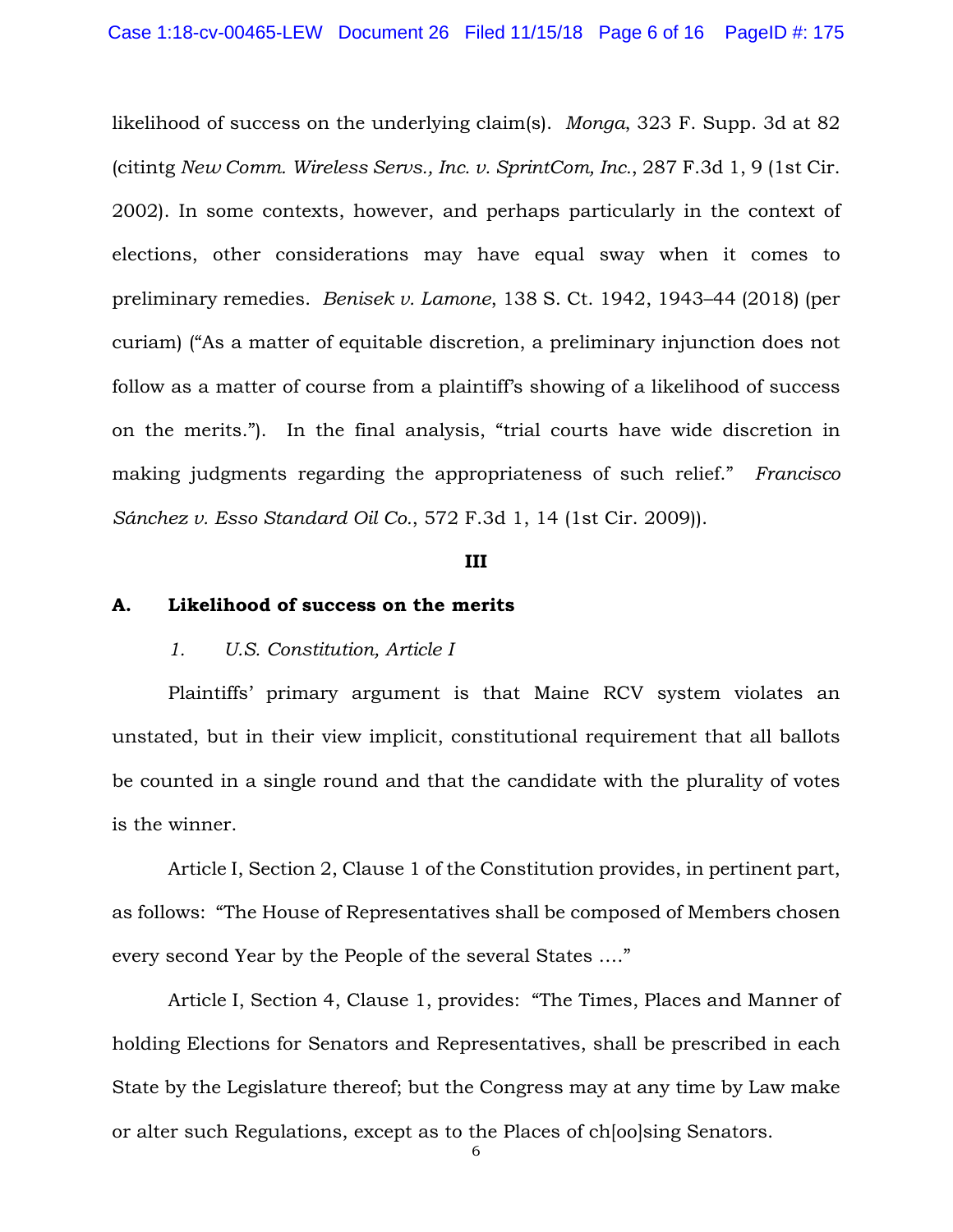Citing precedent of the Second Circuit Court of Appeals, Plaintiffs maintain that Article I, section 2 "has always been construed to mean that the candidate receiving the highest number of votes at the general election is elected, although his vote be only a plurality of all votes cast." *Phillips v. Rockefeller*, 435 F.2d 976, 980 (2d Cir. 1970). While it is true that it does not offend the Constitution if a state permits a candidate for federal office to win by a plurality – the actual holding of *Phillips v. Rockefeller* – it does not follow that Article I, section 2 mandates that all state elections be determined based on a plurality (in the absence of an outright majority).[3](#page-6-0) 

While I appreciate that there are limits on the means by which States can conduct elections of representatives to Congress, *see*, *e.g*., *U.S. Term Limits*, *Inc. v. Thornton*, 514 U.S. 779 (1995) (invalidating state-imposed term limits as violative of the Qualifications Clauses stated in Article I, § 3), Plaintiffs have not demonstrated that it is more likely than not they will succeed in demonstrating that the United States Constitution prohibits an election process that involves more than one round of ballot counting, or a process designed to ensure that everyone who votes has the opportunity to express their support and be counted with respect to the presumptive frontrunners in the election contest. In fact, it appears that both majority and plurality standards have historical antecedents in American politics. In short, on the current showing, it appears equally

<span id="page-6-0"></span> <sup>3</sup> In *Phillips*, the Second Circuit observed that it was significant to the analysis that "New York has permitted the candidate for United States Senate who receives the highest number of votes, even if that number be a mere plurality, to be duly elected," and that, consequently, certification of the candidate based on a plurality of votes "would be in accord with the mandate of the Seventeenth Amendment that Senators be 'elected by the people.'" *Phillips v. Rockefeller*, 435 F.2d 976, 980 (2d Cir. 1970).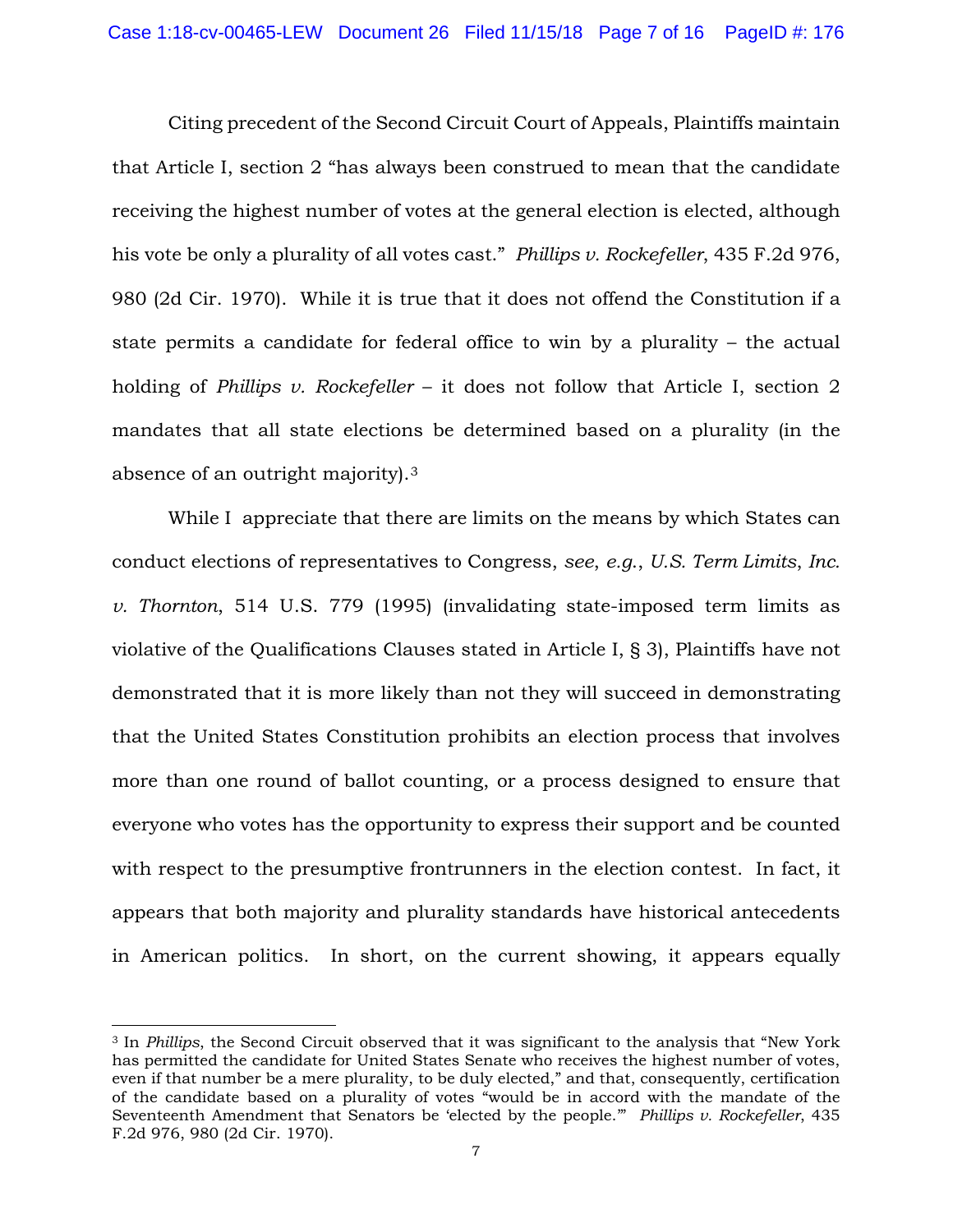plausible that Article I, section 2, when read in conjunction with Article I, section 4, affords the States sufficient leeway to experiment with the election process in the manner that is presently under consideration.

### *2. Fourteenth Amendment*

The Fourteenth Amendment provides:

No State shall make or enforce any law which shall abridge the privileges or immunities of citizens of the United States; nor shall any State deprive any person of life, liberty, or property, without due process of law; nor deny to any person within its jurisdiction the equal protection of the laws.

U.S. Const. Am. XIV, § 1.

Citing the Due Process Clause and *Ayers-Schaffner v. DiStefano*, 37 F.3d 726, 729 (1st Cir. 1994) (collecting authority), Plaintiffs argue that Maine's RCV system will deprive them of the chance to cast their votes "effectively" in a fair election. They further maintain that the only suitable cure is for the Court to order that the vote count be halted and Defendant Representative Poliquin be declared the victor in light of his round-one plurality.

"If the election process itself reaches the point of patent and fundamental unfairness, a violation of the due process clause may be indicated and relief under § 1983 therefore in order." *Griffin v. Burns*, 570 F.2d 1065, 1077 (1st Cir. 1978). Assuming that all available state process has been exhausted in order to preserve this claim, *see Gonzalez-Cancel v. Partido Nuevo Progresista*, 696 F.3d 115, 120 (1st Cir. 2012), Plaintiffs' position is not without irony. For instance, if the Court were to sustain Plaintiffs' claim, and if the Court were to determine, as Plaintiffs request, that the appropriate remedy is to declare Representative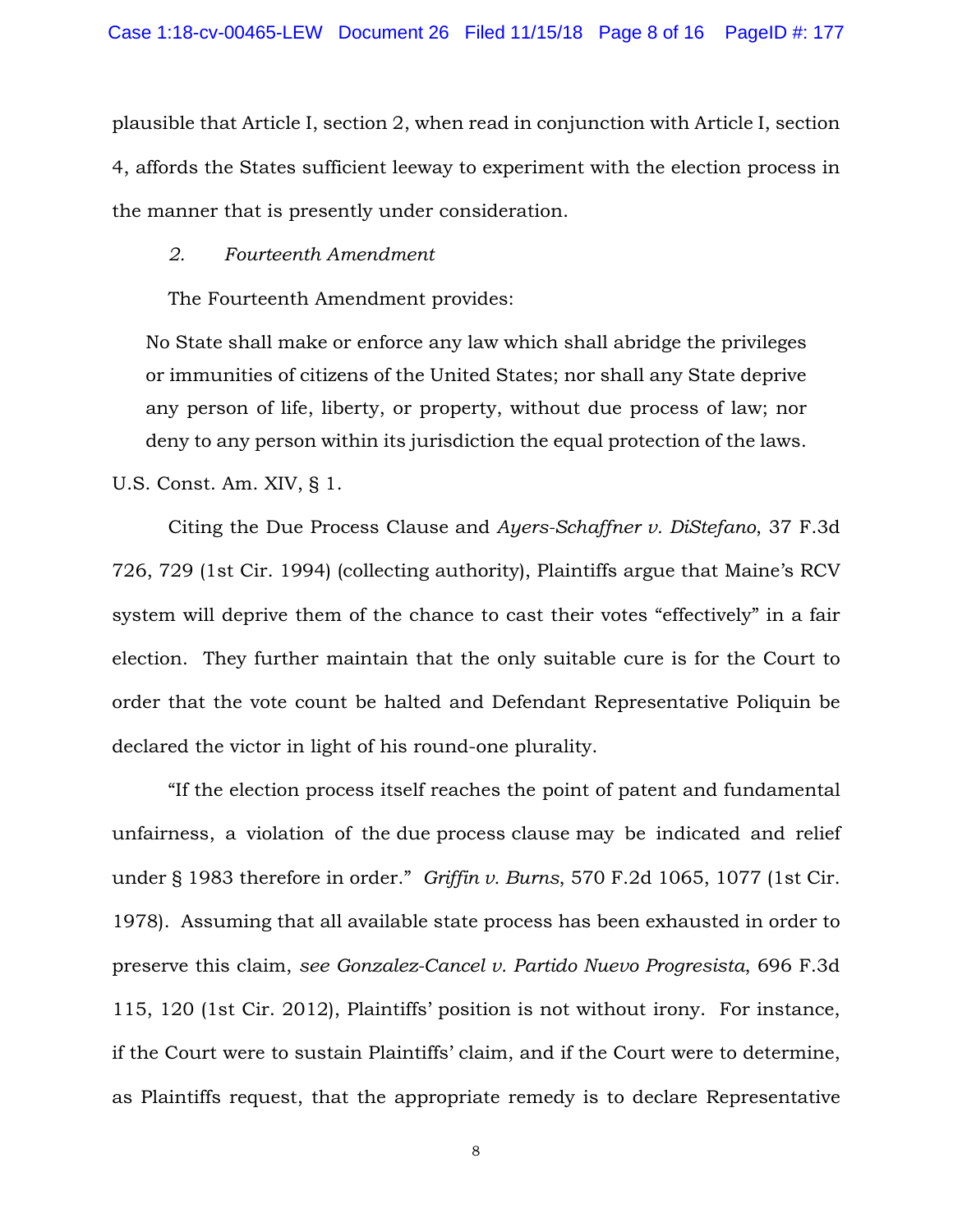Poliquin the winner, there are many who would consider the cure to be worse than the alleged disease, at least insofar as the professed concern is with the right of voters to cast effective ballots in a fair election. Intervenor Bond, for example, maintains that she would not have stood for the election if she had known prior to the election that the RCV system could be invalidated in this way, or that the result would be the one proposed by Plaintiffs. Moreover, for this Court to change the rules of the election, after the votes have been cast, could well offend due process. *See*, *e.g*., *Bush v. Palm Beach Cty. Canvassing Bd*., 531 U.S. 70, 73 (2000) (per curiam) (granting certiorari to consider whether state court decision "changed the manner in which the State's electors [were] to be selected, in violation of the legislature's power to designate the manner for selection under Art. I, § 1, cl. 2, of the United States Constitution," and remanding with instruction for the state court to explain the basis for its decision).

In short, I am not persuaded on the current showing that the Due Process Clause will be upheld by an order that halts completion of the RCV tabulation process.[4](#page-8-0)

Citing *Bush v. Gore*, 531 U.S. 98 (2000), Plaintiffs maintain that the RCV

<span id="page-8-0"></span> <sup>4</sup> Plaintiffs also advance a number of academic challenges to instant run off models like the one set out in the RCV Act. (Sworn Expert Report of Jason Sorens, Ph.D., ECF No. 4.) Chiefly, they content that instant run offs can give rise to a number of hypothetical scenarios in which voters are forced to make choices or predictions with imperfect information. At oral argument, Plaintiffs expressed it as a vote made "in the dark." With respect to the instant election, the Court is not persuaded that the electorate, with reasonable diligence, could not inform itself as to who among the candidates was likely to survive the first round of the RCV process. The fact that there could be another election at which such concerns could be of paramount importance is not a sufficient basis, in the Court's view, to grant relief in the form of a TRO. Moreover, assuming Professor Soren's report has a bearing on the merits of this case, the Court is not persuaded that his report supports the request for emergency injunctive relief.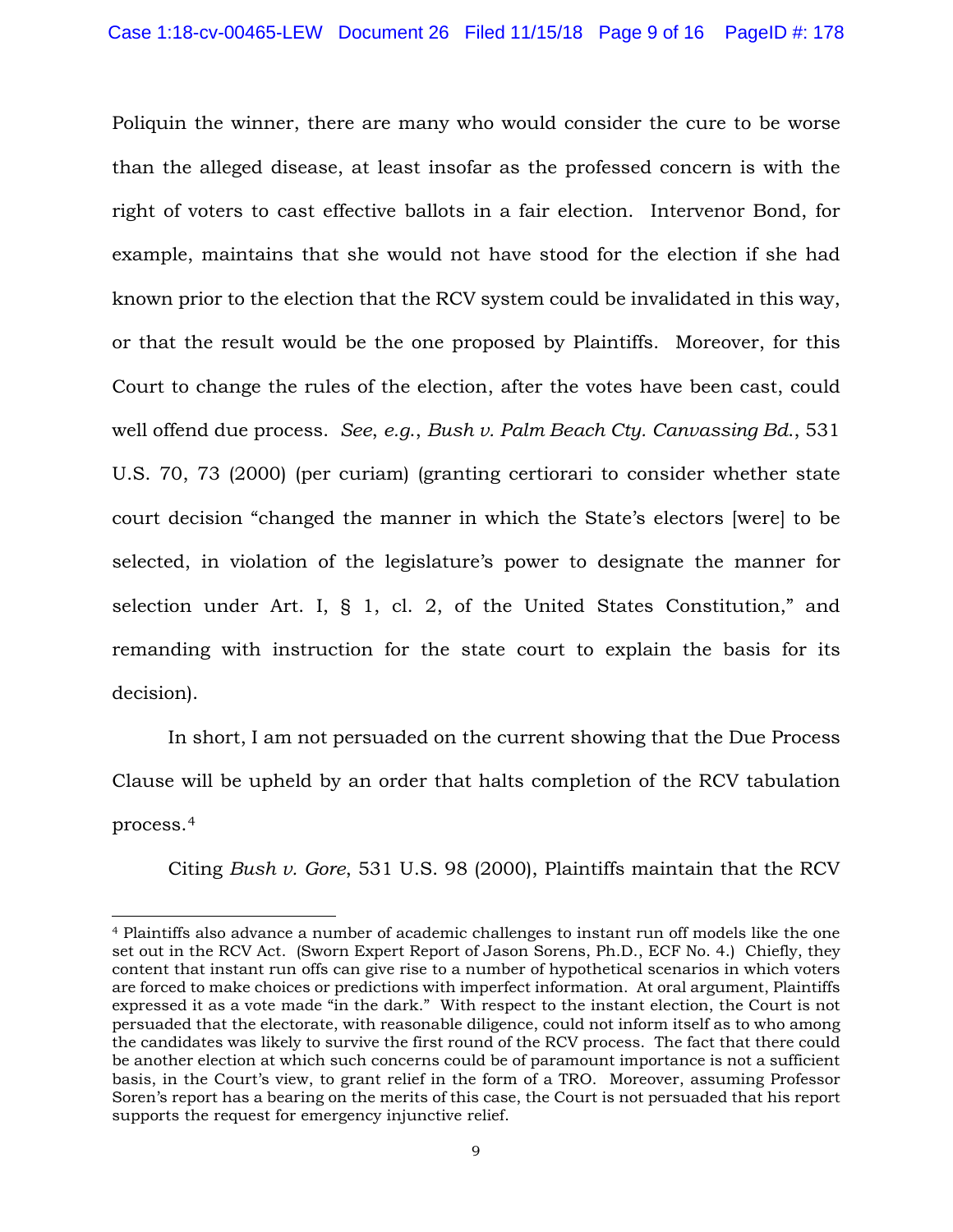process will deprive them of equal protection under the law. They recite:

The Fourteenth Amendment's guarantee of equal protection of the laws means that a "State may not, by [] arbitrary and disparate treatment, value one person's vote over that of another." *Bush v. Gore*, 531 U.S. 98, 104-05 (2000) (citing *Harper v. Virginia Bd. of Elections*, 383 U.S. 663, 665 (1966)). "The idea that one group can be granted greater voting strength than another is hostile to the one man, one vote basis of our representative government." *Id.* at 107 (quoting *Moore v. Ogilvie*, 394 U.S. 814, 819 (1969) (brackets omitted)).

(Motion for Preliminary Injunction at 14.)<sup>[5](#page-9-0)</sup>

Plaintiffs argue they are deprived of equal protection if some voters are permitted to express a preference for more than one person. However, it appears that Maine's RCV system is designed to enable every voter the opportunity to express a preference, and be counted, with respect to the candidates most likely to win the election. Plaintiffs, it seems, have expressed their preference fully and equally on that matter. They have not demonstrated disparate treatment, let alone a discriminatory intent. The RCV Act, after all, is party-blind.

A voter complaining about [a nondiscriminatory] law's effect on him has no valid equal-protection claim because, without proof of discriminatory intent, a generally applicable law with disparate impact is not unconstitutional. *See*, *e.g*., *Washington v. Davis*, 426 U.S. 229, 248 (1976). The Fourteenth Amendment does not regard neutral laws as invidious ones, even when their burdens purportedly fall disproportionately on a protected class. A fortiori it does not do so when, as here, the classes complaining of disparate impact are not even

<span id="page-9-0"></span><sup>&</sup>lt;sup>5</sup> Plaintiffs incorporate these arguments in their Motion for Temporary Restraining Order. (Motion for Temporary Restraining Order at 3.) They also have moved the Court to consolidate proceedings on their two motions. (ECF No. 19.)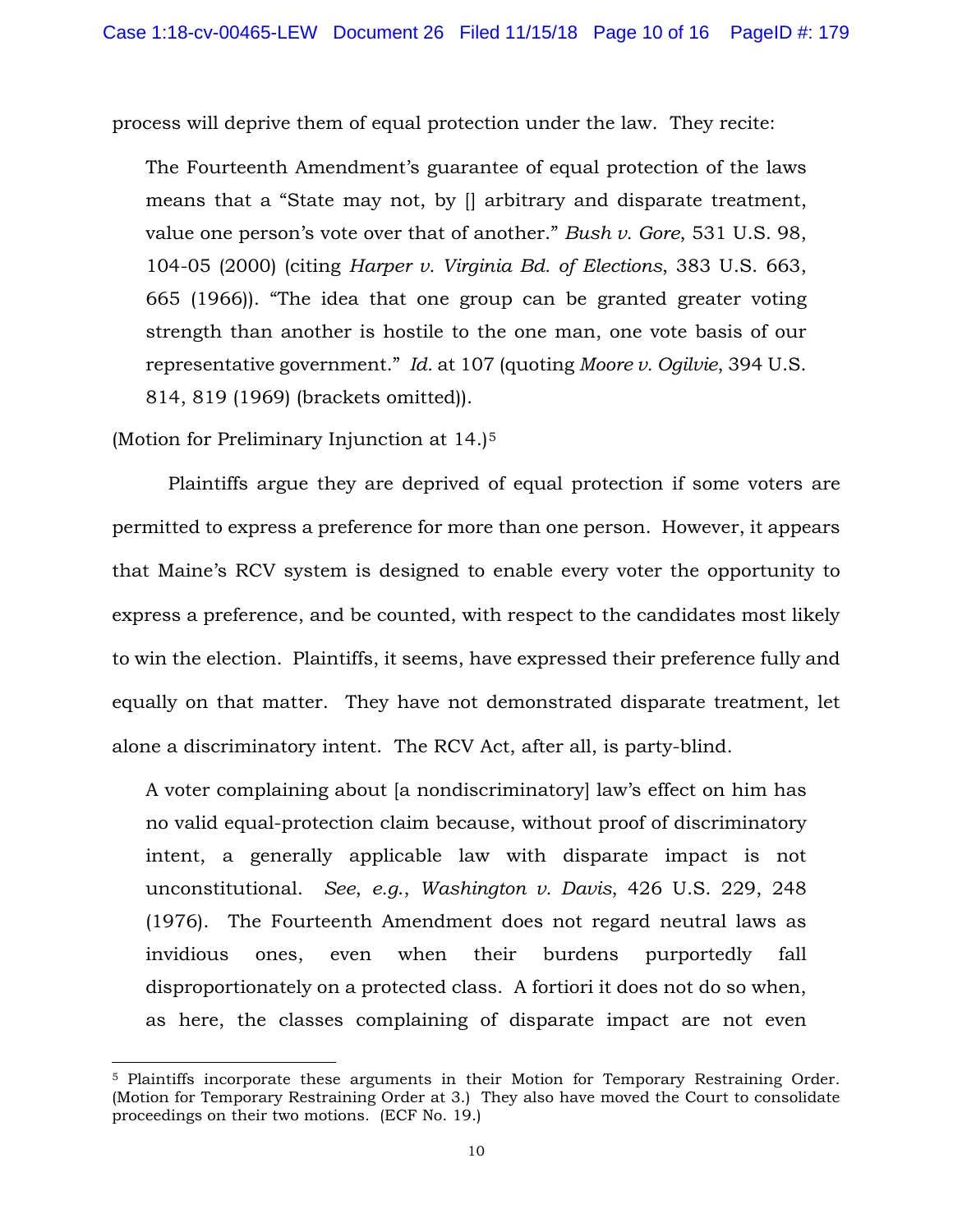protected. [citation omitted]

*Crawford v. Marion Cty. Election Bd*., 553 U.S. 181, 207 (2008) (Scalia, J., concurring in judgment upholding photo identification requirement).

Once more there is a certain degree of irony because the remedy Plaintiffs seek could deprive more than 20,000 voters of what they understood to be a right to be counted with respect to the contest between Representative Poliquin and Mr. Golden.<sup>[6](#page-10-0)</sup> It is not clear, in my view, that such a result would avoid valuing one class of voters (those who voted for Poliquin or Golden as their first choice, without indicating a later preference) over another (those who relied on the RCV system to vote for Bond or Hoar, while also ranking either Poliquin or Golden).

At oral argument, Plaintiffs emphasized that the First Amendment entitles them to express their support for their candidate.[7](#page-10-1) They feel that Maine is giving other voters disproportionate expression. The Supreme Court's first amendment jurisprudence teaches that nondiscriminatory regulations that "burden" the right of individuals to vote must be weighed against the "precise interests put forward by the State as justifications for the burden imposed by its rule." *Crawford*, 553 U.S. at 190 (quoting *Burdick v. Takushi*, 504 U.S. 428, 434

<span id="page-10-0"></span> <sup>6</sup> In this particular contest, Defendant has suggested it is likely there will be a "batch elimination," in which process both Ms. Bond's votes and Mr. Hoar's votes will be reviewed to determine whether they disclose a voter preference with regard to either Plaintiff Poliquin or Mr. Golden. In other words, persons who voted for Ms. Bond will not be excluded from consideration in the Poliquin–Golden contest, which treatment would be unequal vis-à-vis those voters who ranked Mr. Hoar as their first choice. Indeed, it does not appear possible for any candidate to win the RCV election without considering the ballots cast by Ms. Bond's supporters. Thus, every voter will have received the opportunity to vote for Mr. Golden or Representative Poliquin.

<span id="page-10-1"></span><sup>7</sup> This first amendment challenge informs the fourteenth amendment analysis because the rights conferred by the First Amendment are incorporated into the substantive protections guaranteed to citizens under the Fourteenth Amendment. *Vote Choice*, *Inc. v. DiStefano*, 4 F.3d 26, 31 (1st Cir. 1993) (citing *N.Y. Times Co. v. Sullivan*, 376 U.S. 254, 276 – 77 (1964)). *(continued next page)*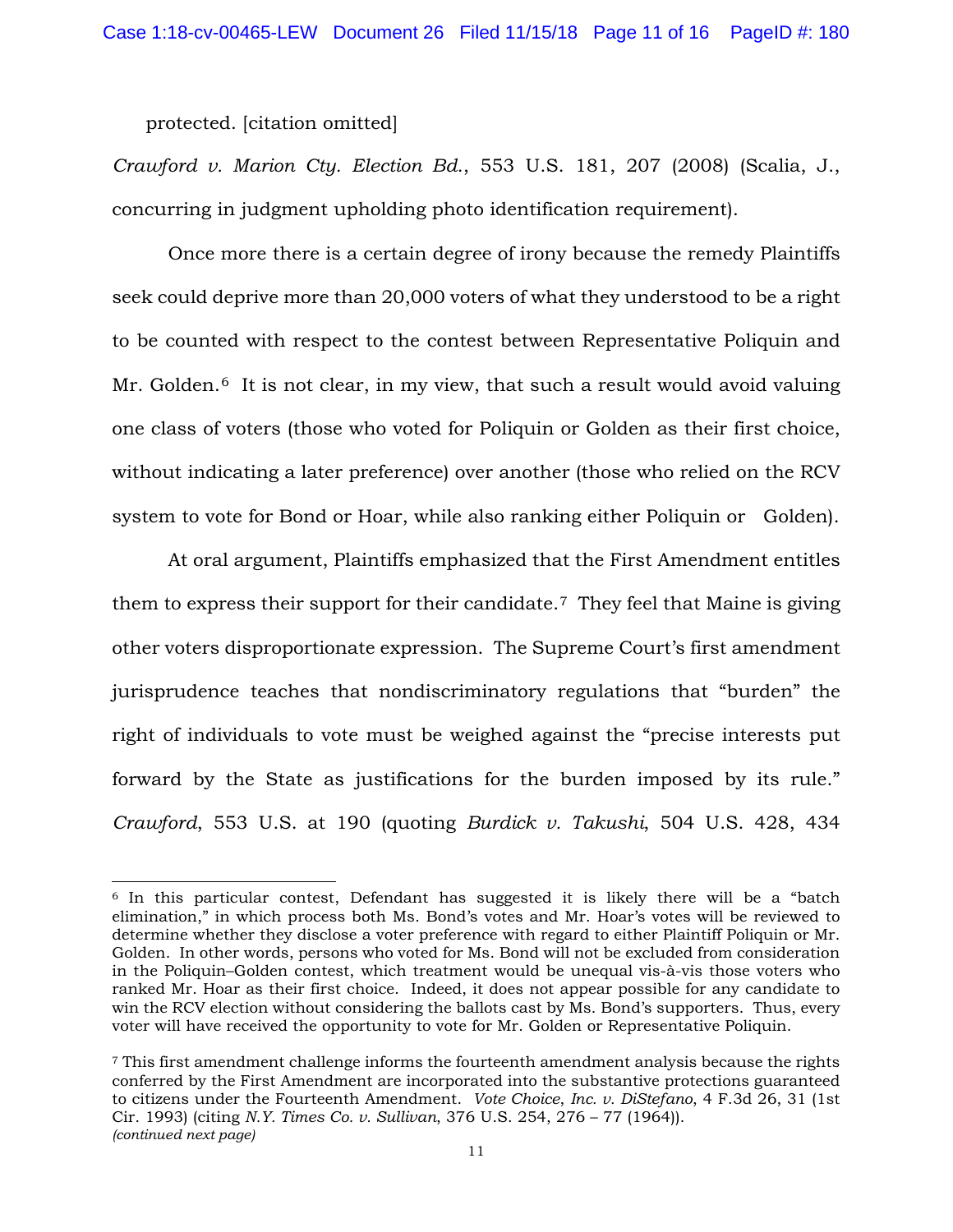(1992)). That interest must be "sufficiently weighty to justify" whatever burden befalls Plaintiffs. *Id.* (quoting *Norman v. Reed*, 502 U.S. 279, 288 – 89 (1992)). Here, there is no dispute that the RCV Act, the product of a citizens' initiative, was motivated by a desire to enable third-party and non-party candidates to participate in the political process, and to enable voters to express support for such candidates, without producing the spoiler effect. In this way, the RCV Act actually encourages First Amendment expression,[8](#page-11-0) without discriminating against any given voter. Because there is no dispute as to the existence of a legitimate justification for the ranked-choice alternative,<sup>[9](#page-11-1)</sup> and because the burden placed on Plaintiffs' right to vote is modest, if it exists at all, I am not persuaded that Plaintiffs have demonstrated a likelihood of success on the merits of their first amendment challenge.

# *3. Voting Rights Act*

-

Assuming the Voting Rights Act, 52 U.S.C. §§ 10301 *et seq.*, has any application whatsoever in this case,  $10$  at this stage of the proceedings, for the

<span id="page-11-0"></span><sup>8</sup> Once more there is a certain degree of irony in Plaintiffs' position because the remedy Plaintiffs seek could deprive more than 20,000 voters of what they understood to be a right to be counted with respect to the contest between Representative Poliquin and Mr. Golden.

<span id="page-11-1"></span><sup>9</sup> In his report, Professor Soren acknowledges the existence of "plausible policy rationales for ranked-choice voting, such as reducing the 'spoiler' problem in plurality elections and giving candidates an incentive to reach out beyond their own electoral base." (Soren Report and 9.) While he maintains that Maine's RCV Act suffers from imperfections that give rise to certain concerns, he does not dispute that there are legitimate policy grounds for states to explore alternatives to the default plurality approach.

<span id="page-11-2"></span><sup>10</sup> The Voting Rights Act prohibits the abridgement of a citizen's right to vote "on account of race or color." 52 U.S.C. § 10301(a). "The Voting Rights Act was aimed at the subtle, as well as the obvious, state regulations which have the effect of denying citizens their right to vote because of their race." *Allen v. State Bd. of Elections*, 393 U.S. 544, 565 (1969). Although Plaintiffs maintain that "this case involves heretofore unraised … Voting Rights Act-based challenges that have arisen out of the present election and need immediate resolution" (Complaint ¶ 3), they have not *(continued next page)*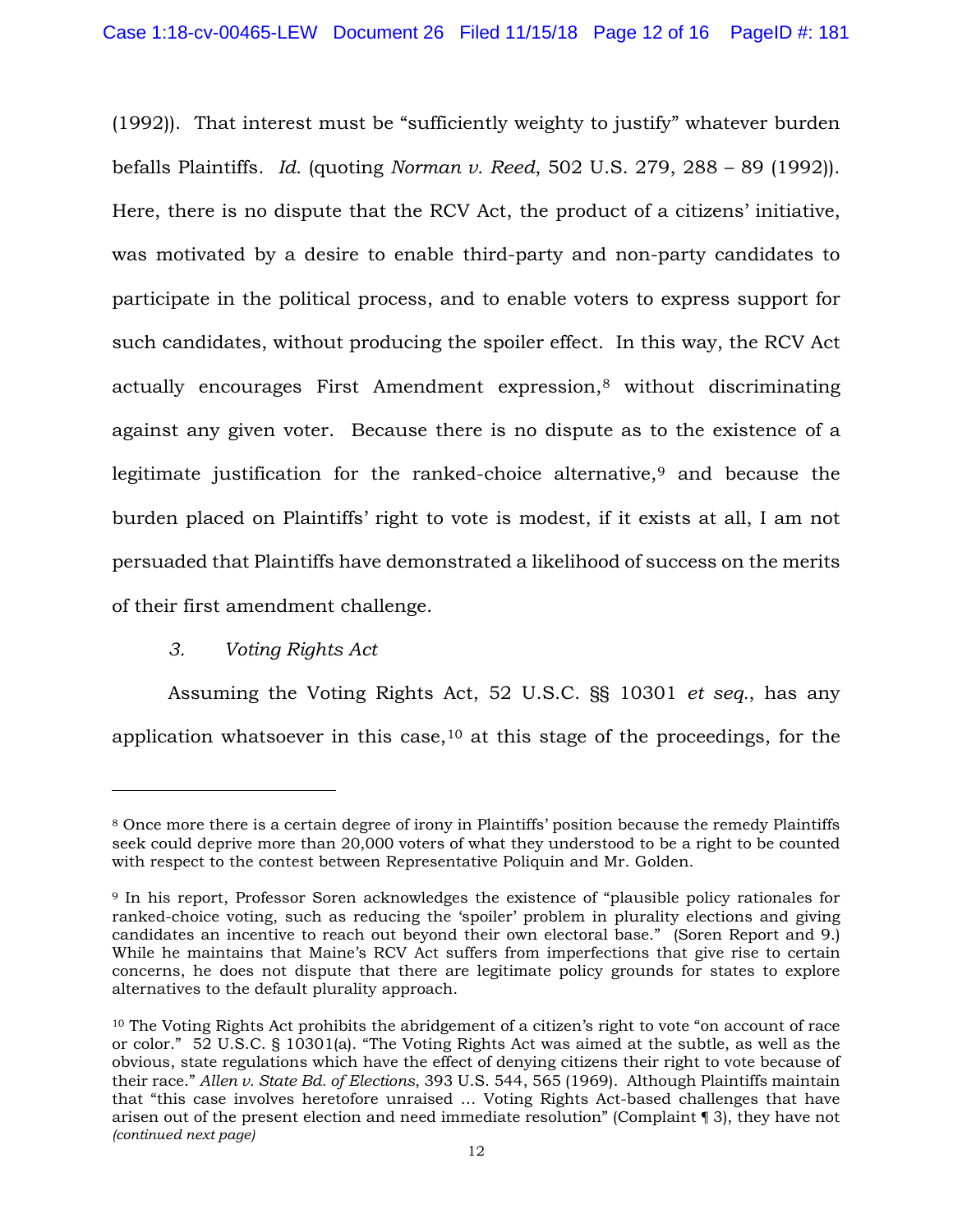reasons already outlined, Plaintiffs have not demonstrated that the RCV Act, or Defendant's implementation of the RCV Act, are infected with discriminatory intent. *Abbott v. Perez*, 138 S. Ct. 2305, 2324, 201 L. Ed. 2d 714 (2018) ("Whenever a challenger claims that a state law was enacted with discriminatory intent, the burden of proof lies with the challenger, not the State.").

*4. Remedy*

Perhaps the weakest link in Plaintiffs' presentation concerns the issue of remedy. Simply stated, Plaintiffs have not provided the Court with any reasoned argumentation, supported by citation to authority, on the specific topic of why the remedy they propose is the remedy they are entitled to.<sup>11</sup> That shortcoming in their presentation, in my view, precludes the extraordinary remedy of a TRO, even if they have demonstrated a likelihood of success on the merits of one or more constitutional challenge. *Water Keeper All. v. U.S. Dep't of Def.*, 271 F.3d 21, 28 n.5 (1st Cir. 2001) (citing *United States v. Zannino*, 895 F.2d 1, 17 (1st Cir.1990) ("issues adverted to in a perfunctory manner, unaccompanied by some

explained why the Court would apply the Voting Rights Act under the circumstances alleged. However, assuming Plaintiffs have standing under the Voting Rights Act, what they have cited is 52 U.S.C. § 10307, which provides that "[n]o person acting under color of law shall fail or refuse to permit any person to vote who is entitled to vote under any provision of chapters 103 to 107 of this title or is otherwise qualified to vote, or willfully fail or refuse to tabulate, count, and report such person's vote." (Complaint  $\P$  51.) The facts, as alleged, do not involve any effort by Defendant or anyone else invested with state-delegated authority to deny Plaintiffs their right to vote or refuse to tabulate their vote.

<span id="page-12-0"></span> $11$  The most Plaintiffs have indicated is that they "think," if the RCV Act is invalidated, that it would be appropriate to apply the "default" plurality standard to determine the winner of the election. They have not, however, cited any authority for that proposition. Moreover, the argument sounds more like a legal rule than a rule of equity. In terms of an argument that could potentially sound in equity, Plaintiffs have argued that it is acceptable to disregard the ranked choices of Bond and Hoar voters because they acted in a strategic manner that, according to Plaintiffs, strayed out of the bounds sanctioned by the Constitution. I am not persuasded that I can differentiate between Plaintiffs and other voters on "strategic" grounds. *(continued next page)*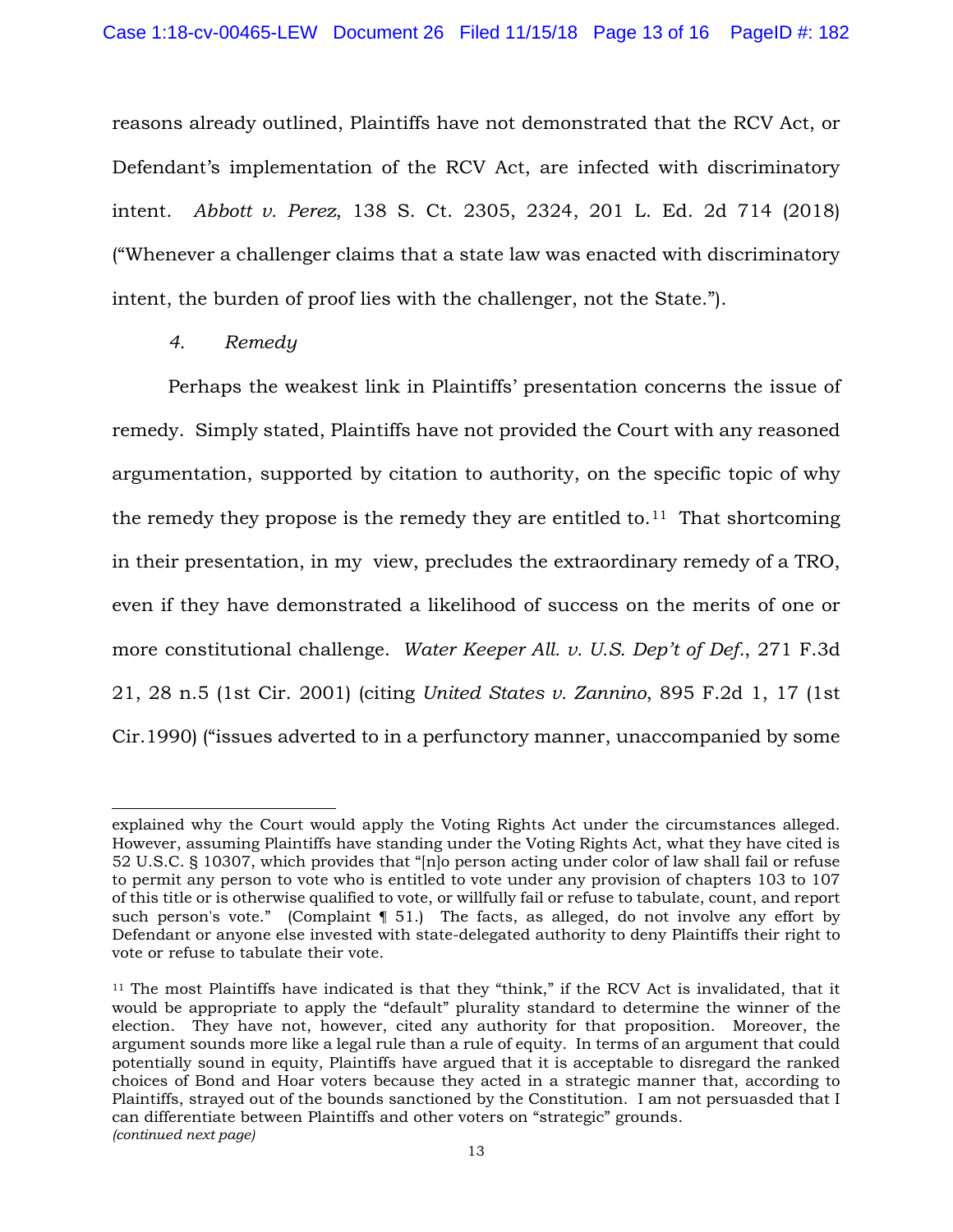effort at developed argumentation, are deemed waived")).<sup>[12](#page-13-0)</sup>

### **B. Potential for irreparable harm**

Plaintiffs argue that they will experience irreparable harm if the RCV ballot counting process continues while this Court proceeds with the matter of Plaintiffs motion for preliminary injunction. The contention, however, is that the injury is established because they have demonstrated a constitutional violation. (Motion for Preliminary Injunction at 18.) For the reasons already outlined, I conclude that irreparable harm has not been demonstrated at this juncture.

### **C. Balance of Relevant Impositions**

Plaintiffs argue that "[t]he balance of equities tilts strongly in favor of the Plaintiffs because 'issuing an injunction will burden the defendant. denying an injunction would burden the plaintiffs.'" (*Id.* at 19, quoting *Boston Duck Tours*, *LP v. Super Duck Tours*, *LLC*, 531 F.3d 1, 11 (1st Cir. 2008)). In opposition, Defendant asserted orally that there is an appreciable administrative duty that needs to be addressed, without incurring unnecessary costs, as the deadline for final tabulation is November 26, 2018. In Defendants' view, a TRO not only would disrupt the process in the absence of any showing of a

<span id="page-13-0"></span> $12$  The Court is also concerned with the doctrine of laches. "Doctrine of laches,' is based upon [the] maxim that equity aids the vigilant and not those who slumber on their rights. It is defined as neglect to assert a right or claim which, taken together with lapse of time and other circumstances causing prejudice to the adverse party, operates as bar in court of equity." *State of Kansas v. State of Colorado*, 514 U.S. 673, 687 (1995) (quoting Black's Law Dictionary 875 (6th ed. 1990)). Plaintiffs evidently appreciate that laches could be relevant to their action. Plaintiffs maintain that they would have lacked standing or did not have a live case or controversy prior to the first round of ranked choice ballot counting. Plaintiffs have not briefed the contention, however, and the Court is not prepared at this time to assess Article III ripeness considerations, for purposes of assessing laches. Ultimately, it may prove unnecessary to reach the issue, if Plaintiffs cannot demonstrate that their claims have merit. *(continued next page)*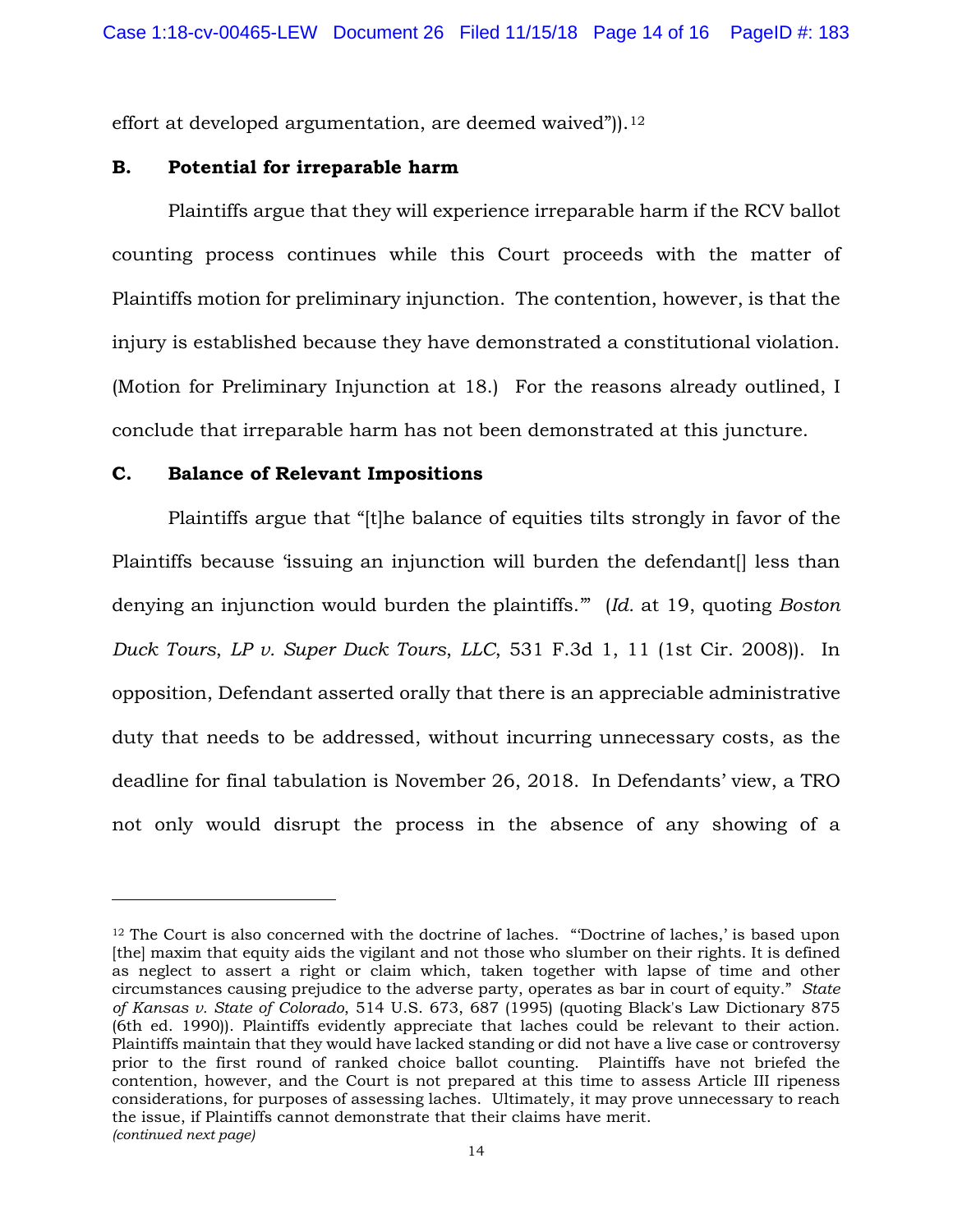constitutional violation, but would also prevent the creation of a complete record for this Court to consider in the context of Plaintiff's motion for preliminary injunction and/or merits briefing.[13](#page-14-0)

I am not persuaded that the balance tips in favor of Plaintiffs. Indeed, assuming for the sake of argument that Plaintiffs' claims have merit, it appears that any potential remedy would require the application of equitable doctrines and principles. Conceivably, the application of those doctrines and principles may be informed by the final tabulation of votes.

### **D. The Public's Interest**

Plaintiffs' argument as to this final factor is more of the same. For the reasons set forth above, I am not persuaded that an order enjoining a final tabulation pending resolution of the motion for preliminary injunction would serve the public's interest. Even if I concluded that Plaintiffs had demonstrated a likelihood of success, I would be inclined to deny the request for a restraining order because I am not persuaded that the public is not entitled to know the result of the election conducted pursuant to the RCV system, particularly where Plaintiffs have not developed their claim as to the appropriate remedy.

#### **CONCLUSION**

In denying Plaintiffs' motion for temporary restraining order, I do not discount the sincerity of their complaints regarding the RCV system. The remedy in a democracy, when no constitutional infirmity appears likely, is to exercise

<span id="page-14-0"></span><sup>&</sup>lt;sup>13</sup> On the morning of the hearing, Defendants filed the Declaration of Deputy Secretary of State Julie L. Flynn (ECF No. 24). While the declaration is informative and helpful, the declaration is not necessary to overcome Plaintiffs' motion for temporary restraining order and, consequently, I have not summarized its content here.